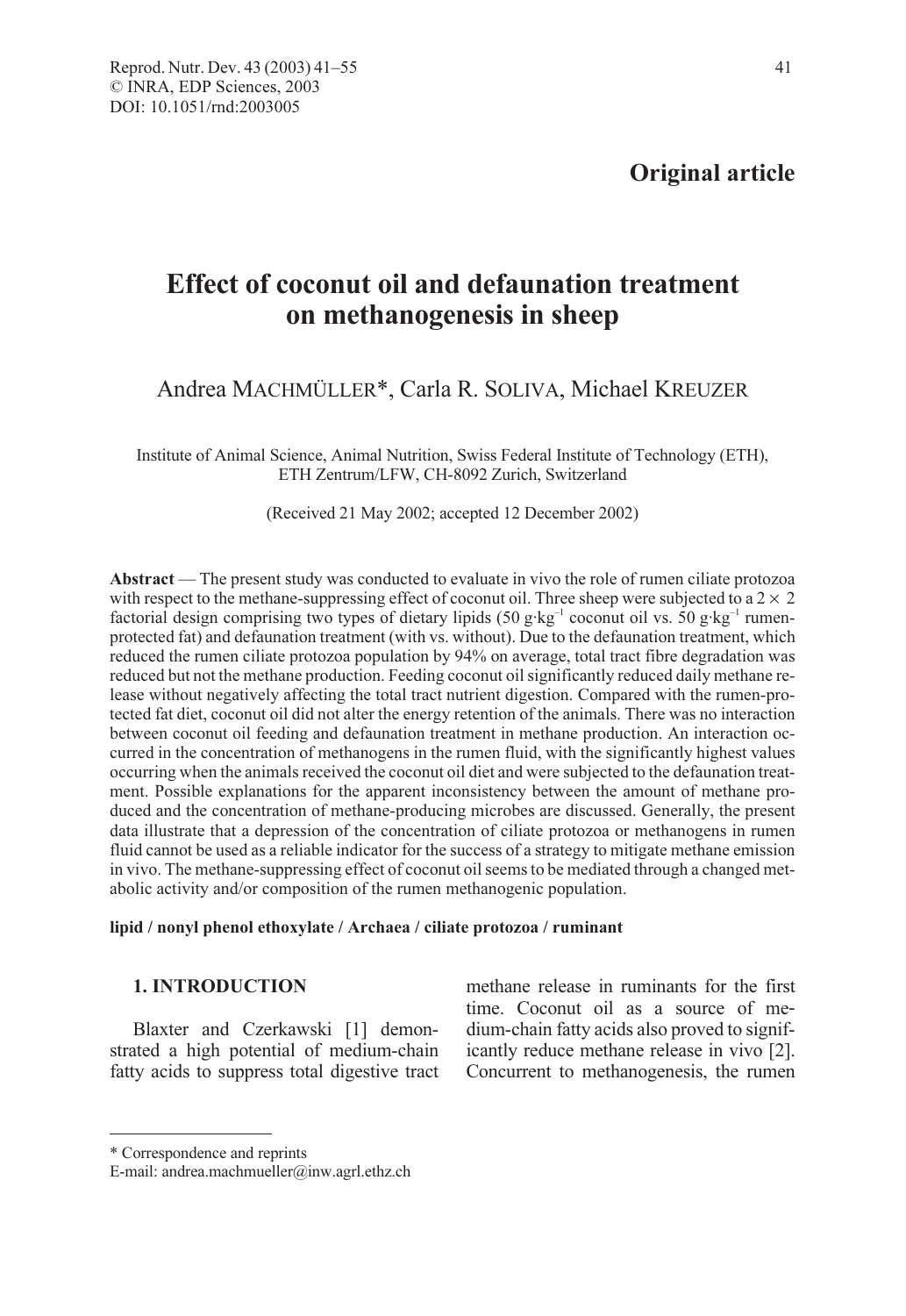ciliate protozoa population was reduced indicating that one reason for the methane-suppressing effect could be the inhibition of this group of hydrogen producers. Ciliate protozoa are known to have a specific role in interspecies hydrogen transfer since methanogens are associated ecto– and endosymbiotically with them [3, 4]. Stumm et al. [5] estimated that 10 to 20% of total methanogens could be attached to ciliate protozoa. From in vitro data, Newbold et al. [6] calculated that the methanogens associated with rumen ciliate protozoa are responsible for 9 to 25% of methanogenesis in the rumen fluid.

In an in vitro study, which was carried out to study the role of rumen ciliate protozoa regarding methane suppression by coconut oil [7], coconut oil reduced methane production in both faunated and defaunated rumen fluid and this seemed to have been the result of a direct inhibition of the rumen methanogens. The objective of the present study was to verify these in vitro results in sheep. This was considered necessary because ciliate protozoa are less well maintained in vitro, compared with in vivo conditions and the methanogen population could be different in composition [8].

#### 2. MATERIALS AND METHODS

#### 2.1. Experimental procedure

A  $2 \times 2$  factorial design was applied varying the type of dietary lipids (coconut oil vs. rumen-protected fat) and defaunation treatment (with vs. without). Three castrated male sheep of the Swiss White Hill breed with an average live weight of  $76 \pm 8$  kg were used. The whole experiment comprised six consecutive experimental periods of 28 days, feeding the two experimental diets alternately to each animal. The animals were subjected to the defaunation treatment in the third and fourth

experimental period. With the observations from the first and second (faunated status) and the fifth and sixth experimental period (refaunated status) replicated observations for each diet in each individual animal were obtained. Prior to statistical evaluation, these data were combined to one average value each. With the exception of the fourth experimental period, on day 1 of each experimental period the sheep were inoculated with 250 mL fresh rumen fluid derived from a rumen-fistulated donor cow. Additionally, for the first 7 days of each experimental period the animals were fed the diet containing the rumen-protected fat in order to achieve a similar initial rumen microbial population. Thereafter, the animals were adapted to the respective experimental diets for 11 days, followed by 7 days of complete and separate collection of faeces and urine, and 3 days of quantitative measurement of gaseous exchange in open-circuit respiratory chambers. On day 28 of each experimental period, rumen fluid samples were taken from each sheep. These samples were always obtained 5 h after the morning feeding with a flexible stomach tube inserted through the oesophagus.

Defaunation treatment was carried out on day 4 of the third and fourth experimental period. For this purpose nonyl phenol ethoxylate (Synperonic NP9®, ICI Surfactants, Cleveland, UK) was administered into the rumen of the animals with a tube at an amount of  $0.3$  g·kg<sup>-1</sup> live weight after dilution with 5 mL water·g<sup>-1</sup> Synperonic NP9<sup>®</sup> according to Kreuzer and Kirchgessner [9]. Before administration of the defaunation agent, the animals were kept off feed and water for 24 h. First access to feed and water was allowed 8 h after the defaunation treatment. The success of the defaunation treatment was controlled in the rumen fluid samples on days 3 and 7 after treatment. Repetition of the defaunation treatment was carried out when ciliate protozoa were found which was the case for one animal in the third experimental period.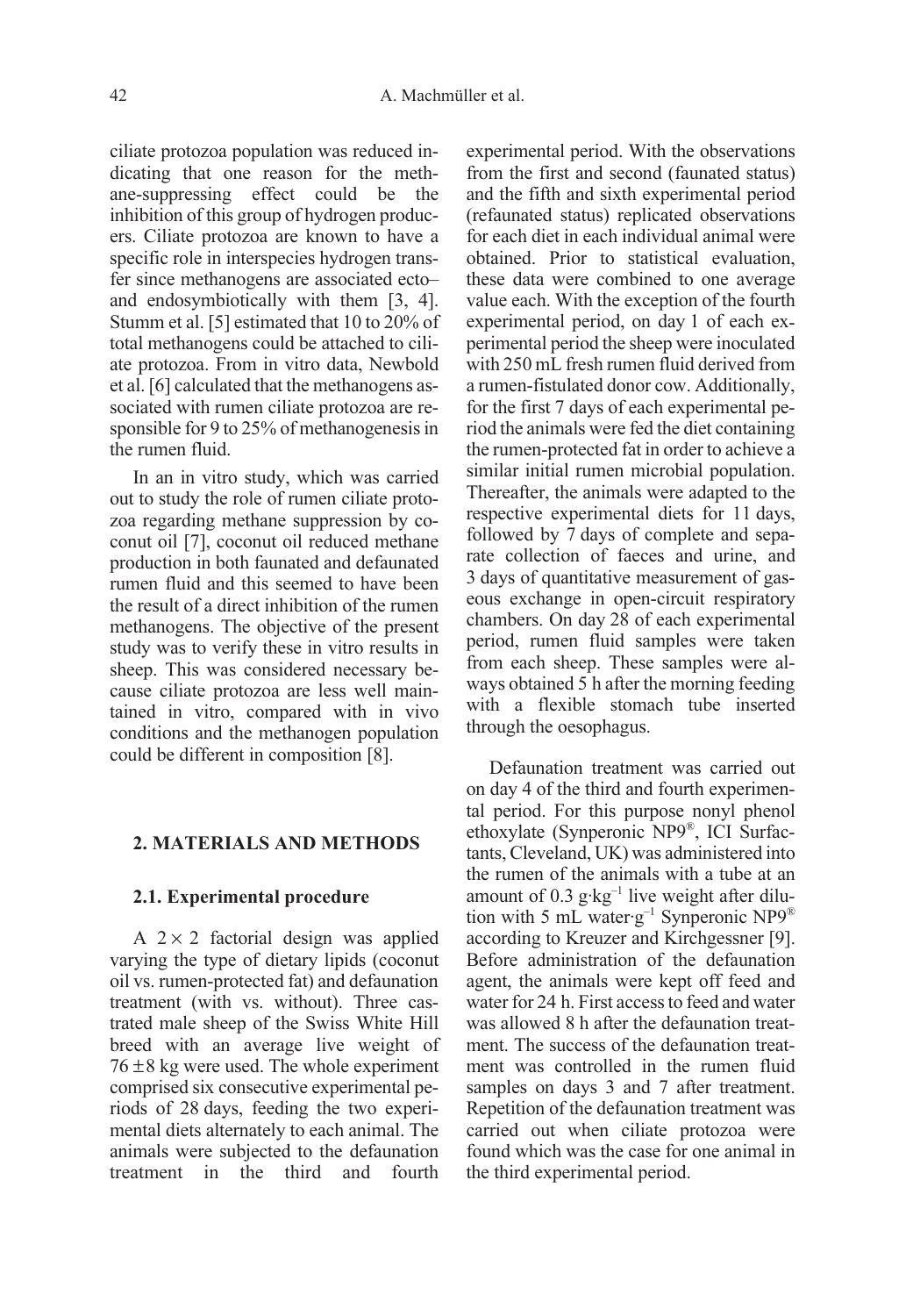The two experimental diets were based on maize silage, hay and a concentrate containing either  $50$  g·kg<sup>-1</sup> DM of a rumen-protected fat (Golden Flake-Prills®, Nutrition Trading International Ltd, Studley, UK) or coconut oil and were supplemented with a commercially available mineral-vitamin premix (Tab. I). It has been demonstrated in vitro [10] that the fat prills used are without any effect on rumen fermentation and ruminal methanogenesis. The metabolisable energy, calculated from tabulated values [11], was supplied to all sheep at a level of 1.3-fold of maintenance requirements, equivalent to 494 kJ·kg<sup>-0.75</sup> live weight [11], in order to ensure a slightly positive energy balance. During the second week of each experimental period, the feed amount of the experimental diets was adjusted to the live weight and was kept constant afterwards. The diets were offered in two equal portions at 8.00 h and 16.00 h and were consumed without refusals. During the whole experiment, the animals had free access to fresh water. The animals were kept in individual pens (1.3 m  $\times$  1.9 m) fitted with automatic drinking bowls except in the 10-day measurement periods, when they were housed in metabolism crates  $(0.6 \text{ m} \times 1.1 \text{ m})$ . In the crates, water troughs were installed and were filled twice a day with fresh tap water. Daily water consumption was measured during the time spent in the crates. The experiment was carried out in accordance with the Swiss guidelines for animal welfare.

Samples of maize silage, hay and concentrates were collected during each experimental period. For subsequent chemical analysis, the samples were milled through a 0.5 mm screen. Maize silage was lyophilised for 48 h before milling. For 7 days complete faeces and urine were collected separately twice a day and stored at  $-20$  °C immediately after collection. The

| Lipid treatment                           | Protected fat | Coconut oil |
|-------------------------------------------|---------------|-------------|
| Ingredients $(g \cdot kg^{-1} DM)$        |               |             |
| Maize silage                              | 522           | 522         |
| Hay                                       | 52            | 52          |
| Concentrate                               | 416           | 416         |
| Barley                                    | 96            | 96          |
| Soybean meal                              | 225           | 225         |
| Potato protein                            | 45            | 45          |
| Rumen-protected fat                       | 50            |             |
| Coconut oil                               |               | 50          |
| Mineral-vitamin premix <sup>1</sup>       | 10            | 10          |
| Analysed nutrient composition (per kg DM) |               |             |
| Organic matter $(g)$                      | 953           | 953         |
| Crude protein (g)                         | 203           | 196         |
| Ether extract $(g)$                       | 64            | 54          |
| Cell wall constituents                    |               |             |
| Neutral detergent fibre $(g)$             | 310           | 319         |
| Acid detergent fibre $(g)$                | 188           | 186         |
| Non-NDF carbohydrates $(g)$               | 376           | 385         |
| Gross energy (MJ)                         | 19.9          | 19.7        |

Table I. Composition of the diets.

<sup>1</sup>Contained (per kg) 140 g Ca; 70 g P; 80 g Na; 30 g Mg; 15 mg Se; 500 000 IU vitamin A; 120 000 IU vitamin D<sub>3</sub>; 2 500 mg vitamin E.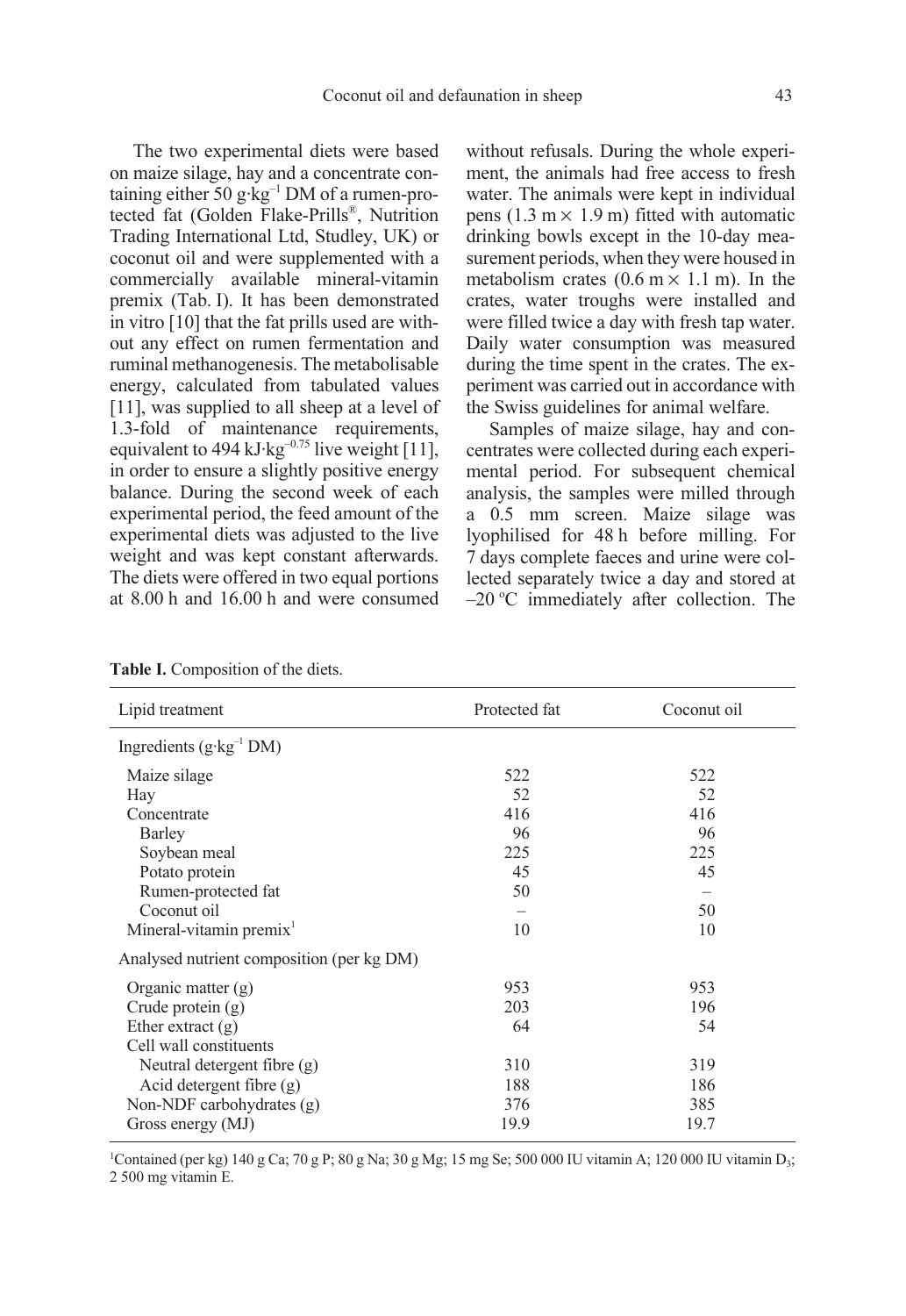urine was immediately acidified in 3 M sulphuric acid to avoid N losses. For subsequent analysis of the carbon content, twice a day, a sample of non-acidified urine was obtained. At the end of the collection periods proportional samples of faeces and urine were taken and stored at -20 °C until chemical analysis. Part of the faeces were lyophilised for 48 h and milled through a 0.5 mm screen.

#### 2.2. Analytical procedures

The contents of dry matter (DM), total ash, neutral detergent fibre (NDF), acid detergent fibre (ADF) and, subsequent to hydrolysis with 4M hydrochloric acid, ether extract in feed and lyophilised faeces were determined according to standard methods [12]. For DM and total ash, an automatic analyser was used (Thermogravimetric determinator, TGA-500, Leco Corporation, St. Joseph, MI, USA). Values of NDF and ADF were corrected for ash content, and α-amylase was used for NDF determination as recommended by Van Soest et al. [13]. Nitrogen was determined in the feed, non-lyophilised faeces and acidified urine with an automatic C/N analyser (Leco-Analysator Typ FP-2000, Leco Instrumente GmbH, Kirchheim, Germany) by the Dumas method. With the same analyser, the carbon content of non-acidified urine was measured. Crude protein content was calculated as  $6.25 \times N$  content. Non-NDF carbohydrates were defined as the organic matter (OM) content not incorporated into the crude protein, ether extract and NDF. Gross energy content of feed and lyophilised faeces was assessed through an anisothermic calorimeter (C 700 T System, IKA-Analysentechnik GmbH, Heitersheim, Germany). Urine energy was calculated according to the equation of Hoffmann and Klein [14] based on the contents of carbon and nitrogen in urine.

Immediately after collection, ciliate protozoa and bacteria were microscopically enumerated in rumen fluid samples using 0.1 mm and 0.02 mm depth Bürker counting chambers (Blau Brand®, Wertheim, Germany), respectively. Rumen fluid pH was determined by a pH meter (model 713, Metrohm, Herisau, Switzerland) equipped with the respective electrode. Frozen samples  $(-20 °C)$  of rumen fluid were used for the analysis of volatile fatty acids (VFA) by gas chromatography (GC Star 3400 CX, Varian, Sugarland, TX, USA) according to Tangerman and Nagengast [15]. For the enumeration of methanogens, samples of rumen fluid were frozen in liquid nitrogen and stored at  $-70^{\circ}$ C. The fluorescence in situ hybridisation technique (FISH) was applied as outlined by Stahl et al. [16] and modified by Soliva et al. [17]. To characterise the methanogens of the rumen, according to Lin et al. [18] five fluoresceinlabelled (Cy3) probes were used, one domain-specific probe targeting 16S rRNA of total rumen Archaea, i.e. all methanogens (S-D-Arch-0915-a-A-20), and four orderspecific probes for the Methanobacteriales (S-F-Mbac-0310-a-A-22), the Methanomicrobiales (S-O-Mmic-1200-a-A-21), the Methanococcales (S-F-Mcoc-1109-a-A-20) and the Methanosarcinales (S-O-Msar-0860-a-A-21). Labelled samples were examined with a microscope (BX-60, Olympus Optical AG, Volketswil, Switzerland) equipped for epifluorescence measurements. Individual fluorescence signals were automatically counted using a 3CCD color video camera (DXC-950P, Sony Corporation, Tokyo, Japan) and a software for image analysis (analySIS, version 3.1, Soft Imagine System GmbH, Uster, Switzerland). The repeated freezing of the rumen fluid samples along with the series of measurements was found to cause destruction of the methanogen cells. After defrosting for the second time, the complete 16S rRNA was thus liberated from the cells. Therefore, whole cell enumeration was possible only for the domain-specific probe which was used first. When using the four order-specific probes the liberated individual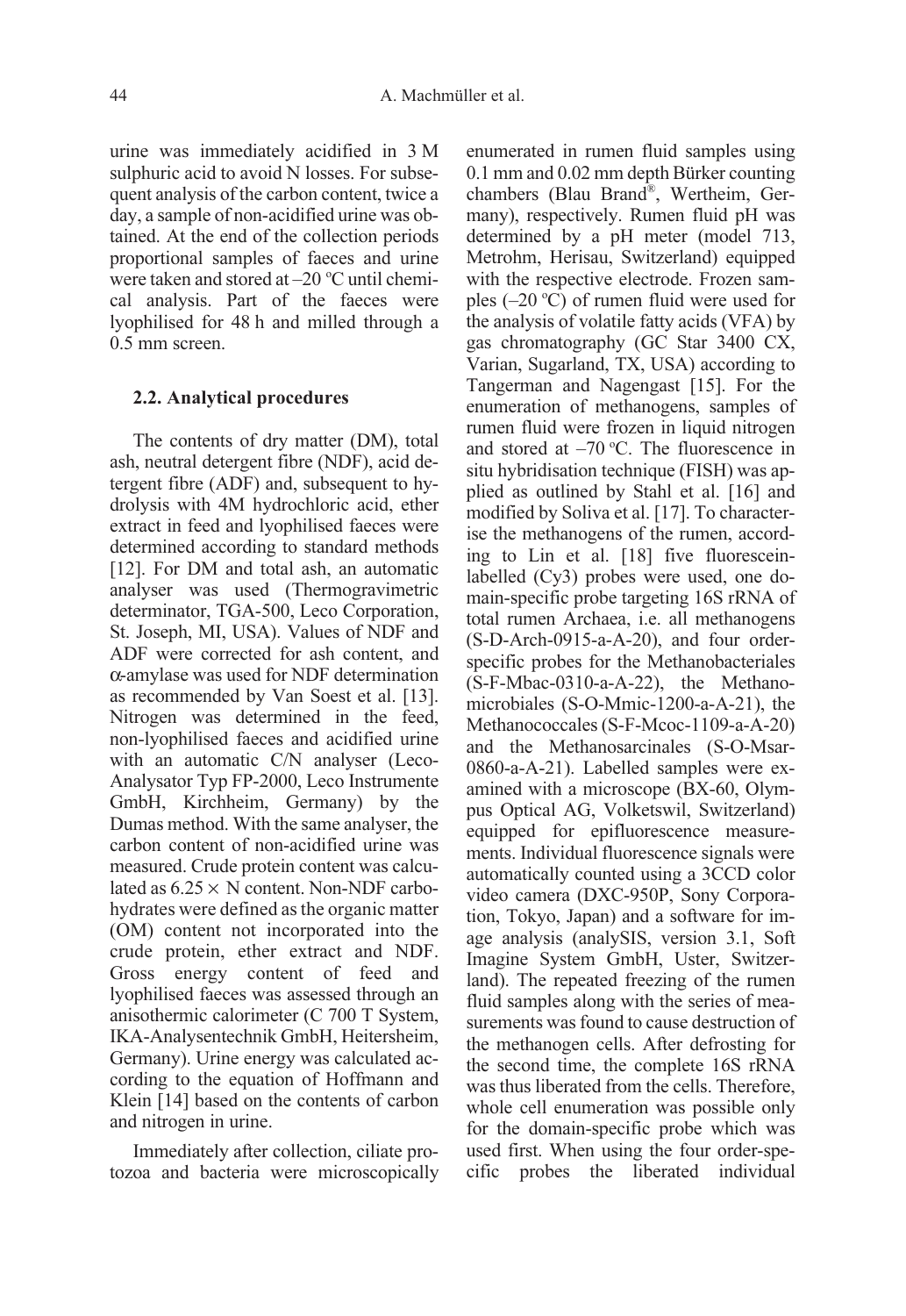16S rRNA copies and not the methanogen cells themselves were detected.

Oxygen consumption, carbon dioxide and methane release were measured with a dual chamber as elements of an open-circuit indirect respiration calorimetry system. The chambers were air conditioned (ambient temperature  $17.3 \pm 0.6$  °C (mean  $\pm$ SD), relative humidity  $67.9 \pm 6.3$ , air flow  $8.3 \pm 0.1 \text{ m}^3 \cdot \text{h}^{-1}$ , atmospheric pressure 958  $±5$  hPa). The air volume leaving the chambers was continuously recorded with in-line electronic flow meters (Type 8GD-LRM, Fluid Inventor AB, Stockholm, Sweden). Daily gaseous exchange data were calculated from three consecutive days (three measurement periods of 22.5 h each). The detectors used were an Oxymat  $6$  for  $O<sub>2</sub>$ (Siemens AG, Karlsruhe, Germany) and a Binos 1001 for  $CO<sub>2</sub>$  and  $CH<sub>4</sub>$  (Fisher-Rosemount, Baar-Walterswil, Switzerland). Prior to each measurement period, the detectors were manually calibrated. During the measurement periods, within an interval of 90 min, one automatic calibration, four measurements of the gaseous concentrations in the air flowing into the chambers (each  $5.44 \text{ m}^3$ ) and 24 measurements of the gas concentrations in the outgoing air from each chamber were performed. Equations of Brouwer [19] were used for the calculation of methane energy loss and energy expenditure. Energy retention was calculated as metabolisable energy (ME) minus the energy expenditure (heat energy). The efficiency of utilisation of ME for maintenance  $(k<sub>m</sub>)$  was estimated using the AFRC [20] equation. For the calculation of the efficiency of utilisation of ME for growth  $(k_f)$ , the individual energy requirements for maintenance were determined considering fasting metabolism and activity assumptions for housed sheep [20].

#### 2.3. Statistical analysis

The data were analysed by the general linear model (GLM) procedure (SAS, version 6.12, SAS Institute Inc., Cary, NC, USA). Analysis of variance was carried out regarding the lipid treatment, defaunation treatment, lipid  $\times$  defaunation treatment and animal. The counts of bacteria, ciliate protozoa and FISH data were logarithmically transformed prior to statistical analysis. Multiple comparisons among means, regarding the interaction of lipid and defaunation treatment, were performed with the Tukey studentised range test considering  $P < 0.05$  to be significant. The tables give the means, the standard errors of means (SEM) and the P-values for the treatment effects and interactions.

### 3. RESULTS

The analysed nutrient composition of the two experimental diets was similar since the rumen-protected fat was replaced by an equal amount of coconut oil (Tab. I). The overall realised DM intake of the animals was 1.1 kg·d<sup>-1</sup> (data not shown). The ad libitum intake of tap water varied widely among the treatments (data not shown). Feeding coconut oil reduced  $(P < 0.05)$  tap water intake by up to 12% whereas defaunation treatment increased  $(P < 0.01)$ the intake by up to 23%. However, coconut oil only reduced water intake significantly when the animals were subjected to the defaunation treatment (treatment interaction,  $P < 0.05$ ).

Exchanging rumen-protected fat by coconut oil neither affected pH nor total VFA concentration in rumen fluid (Tab. II). With coconut oil, the molar proportions of propionate and isovalerate were reduced  $(P < 0.01)$  and the molar proportion of butyrate ( $P < 0.001$ ) and the acetate-to-propionate ratio were increased  $(P < 0.05)$ .<br>Defaunation treatment depressed pH Defaunation treatment depressed pH  $(P < 0.05)$  but did not alter the total VFA concentration. The molar proportion of acetate was increased  $(P < 0.01)$  and the molar proportion of propionate was reduced  $(P < 0.01)$  with the defaunation treatment,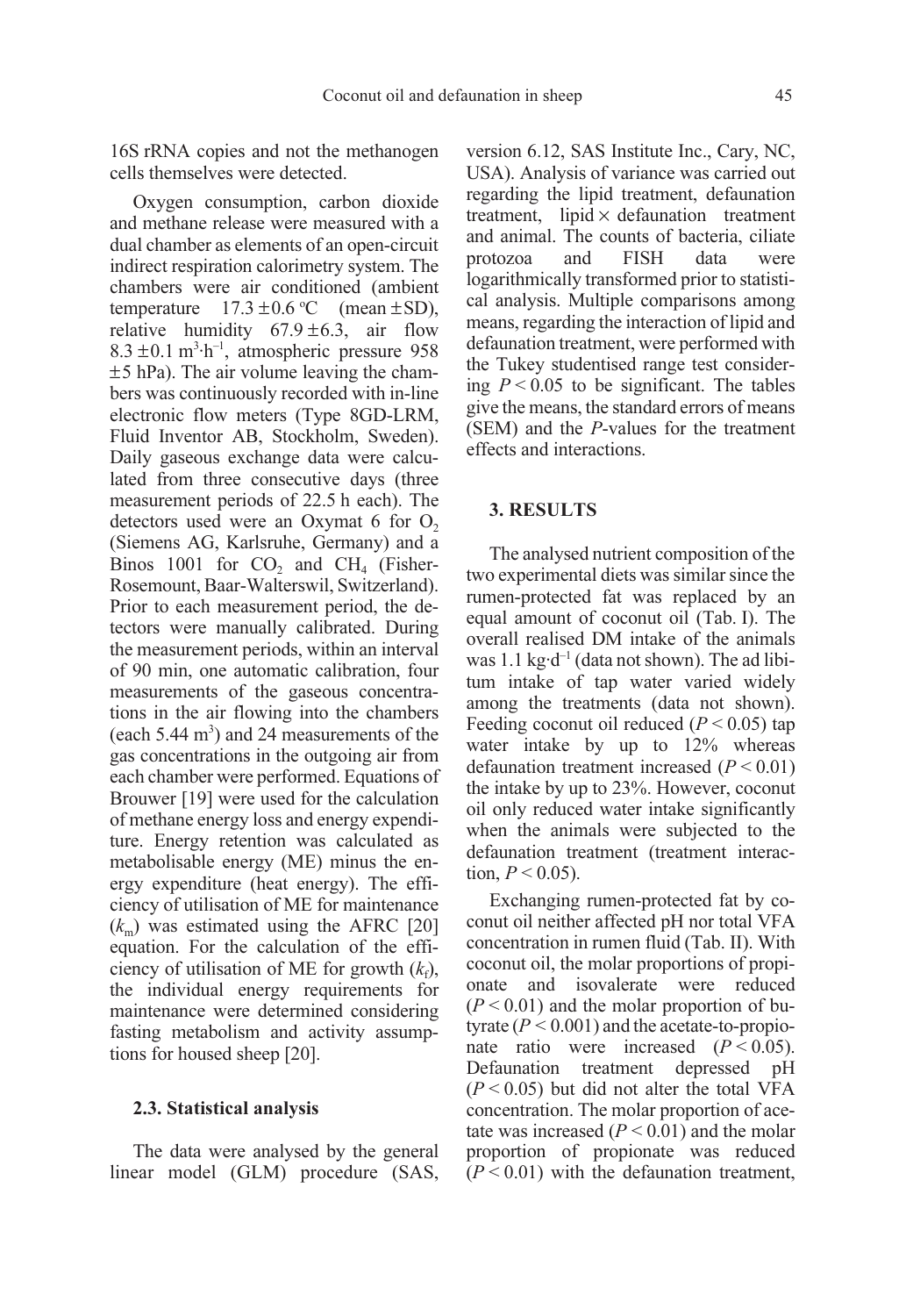| methanogens ( $n = 3$ per treatment)                    |                                                                                                                                                                                                                   |                                                                                                     |                                                                                                                                                            |                                                                                                   |                                                                                                        |                                |                                                                          |                                                              |
|---------------------------------------------------------|-------------------------------------------------------------------------------------------------------------------------------------------------------------------------------------------------------------------|-----------------------------------------------------------------------------------------------------|------------------------------------------------------------------------------------------------------------------------------------------------------------|---------------------------------------------------------------------------------------------------|--------------------------------------------------------------------------------------------------------|--------------------------------|--------------------------------------------------------------------------|--------------------------------------------------------------|
| Lipid treatment (L)                                     | Protected fat                                                                                                                                                                                                     |                                                                                                     |                                                                                                                                                            | Coconut oil                                                                                       | <b>NEN</b>                                                                                             |                                | $P$ -value <sup>2</sup>                                                  |                                                              |
| Defaunation treatment (D)                               | $\frac{1}{2}$                                                                                                                                                                                                     | Yes                                                                                                 | $\frac{1}{2}$                                                                                                                                              | Yes                                                                                               |                                                                                                        | 凵                              | $\square$                                                                | $L \times D$                                                 |
| Rumen fluid properties                                  |                                                                                                                                                                                                                   |                                                                                                     |                                                                                                                                                            |                                                                                                   |                                                                                                        |                                |                                                                          |                                                              |
|                                                         |                                                                                                                                                                                                                   |                                                                                                     |                                                                                                                                                            |                                                                                                   |                                                                                                        |                                |                                                                          |                                                              |
| Volatile fatty acids $(mmol \cdot L^{-1})$              |                                                                                                                                                                                                                   |                                                                                                     |                                                                                                                                                            |                                                                                                   |                                                                                                        | 0.533<br>0.183<br>0.865<br>*** |                                                                          |                                                              |
| Acetate (mol %)                                         |                                                                                                                                                                                                                   |                                                                                                     |                                                                                                                                                            |                                                                                                   |                                                                                                        |                                |                                                                          |                                                              |
| Propionate (mol %)                                      |                                                                                                                                                                                                                   |                                                                                                     |                                                                                                                                                            |                                                                                                   |                                                                                                        |                                |                                                                          |                                                              |
| Butyrate (mol %)                                        |                                                                                                                                                                                                                   | $6.16$<br>$12.2$<br>$70.1$<br>$70.3$<br>$6.3$<br>$0.5$<br>$1.4$<br>$1.4$<br>$1.5$<br>$1.5$<br>$3.5$ |                                                                                                                                                            | $6.14$<br>$11.5$<br>$69.5$ $6$<br>$12.5$ $13.5$<br>$14.5$<br>$15.5$<br>$15.5$<br>$15.5$<br>$15.5$ |                                                                                                        |                                | $0.598$<br>$0.598$<br>$*$<br>$*$<br>$*$<br>$0.390$<br>$0.446$<br>$0.692$ |                                                              |
| Isobutyrate (mol %)                                     |                                                                                                                                                                                                                   |                                                                                                     |                                                                                                                                                            |                                                                                                   |                                                                                                        | $0.484$<br>$0.103$<br>**       |                                                                          |                                                              |
| Valerate (mol %)                                        |                                                                                                                                                                                                                   |                                                                                                     |                                                                                                                                                            |                                                                                                   |                                                                                                        |                                |                                                                          |                                                              |
| Isovalerate (mol %)                                     |                                                                                                                                                                                                                   |                                                                                                     |                                                                                                                                                            |                                                                                                   |                                                                                                        |                                |                                                                          |                                                              |
| Acetate-to-propionate ratio                             | $6.39$<br>$6.46$<br>$6.0$ $\frac{5}{2}$<br>$\frac{5}{1}$<br>$\frac{5}{1}$<br>$\frac{3}{2}$<br>$\frac{1}{2}$<br>$\frac{4}{3}$<br>$\frac{5}{6}$<br>$\frac{3}{2}$<br>$\frac{1}{2}$<br>$\frac{4}{3}$<br>$\frac{5}{6}$ |                                                                                                     | $6.56$<br>$6.9$<br>$6.9$<br>$6.0$<br>$6.2$<br>$6.2$<br>$6.2$<br>$6.3$<br>$6.3$<br>$6.3$<br>$6.3$<br>$6.3$<br>$6.3$<br>$6.3$<br>$6.3$<br>$6.3$<br>$6.3$<br> |                                                                                                   | $\begin{array}{l} 0.106 \\ 13.74 \\ 1.07 \\ 0.87 \\ 0.033 \\ 0.15 \\ 0.18 \\ 0.18 \\ 0.18 \end{array}$ |                                |                                                                          | 0.405<br>0.497<br>0.4441<br>0.653<br>0.569<br>0.569<br>0.569 |
| Microbial cell counts (day 28)                          |                                                                                                                                                                                                                   |                                                                                                     |                                                                                                                                                            |                                                                                                   |                                                                                                        |                                |                                                                          |                                                              |
| Bacteria $(10^{10} \cdot mL^{-1})$                      |                                                                                                                                                                                                                   |                                                                                                     |                                                                                                                                                            |                                                                                                   |                                                                                                        |                                | $*$                                                                      |                                                              |
| Ciliate protozoa (10 <sup>5</sup> mL <sup>-1</sup> )    |                                                                                                                                                                                                                   | $3.29^a$<br>$0.33^{\text{ab}}$<br>$4.04^{\text{b}}$                                                 | $1.71^{\circ}$<br>$1.44^{\circ}$<br>$2.24^{\circ}$                                                                                                         | $\frac{2.80^{\circ}}{0.01^{\circ}}$                                                               | 0.210<br>1.614<br>0.848                                                                                |                                | $\stackrel{*}{*}$                                                        | 0.382<br>0.078                                               |
| Methanogens $(10^8 \text{·mL}^{-1})$                    | $2.34^{\text{ab}}$<br>$4.21^{\text{a}}$<br>$2.31^{\text{b}}$                                                                                                                                                      |                                                                                                     |                                                                                                                                                            |                                                                                                   |                                                                                                        |                                | $\frac{*}{*}$                                                            |                                                              |
| $\operatorname{Im} 90^\circ$<br>Detected copies of rRNA | day $28$ <sup>1</sup>                                                                                                                                                                                             |                                                                                                     |                                                                                                                                                            |                                                                                                   |                                                                                                        |                                |                                                                          |                                                              |
| Methanobacteriales                                      |                                                                                                                                                                                                                   |                                                                                                     |                                                                                                                                                            |                                                                                                   |                                                                                                        |                                |                                                                          |                                                              |
| Methanomicrobiales                                      | $\begin{array}{c} 3.84 \\ 2.27 \\ 2.9.17^{\text{ab}} \\ 0.03 \\ 45.31^{\text{ab}} \end{array}$                                                                                                                    | 6.67<br>3.26<br>59.70 <sup>ª</sup><br>59.67 <sup>ª</sup>                                            | $4.56$<br>$2.65$<br>$43.81$ <sup>ab</sup><br>0.01<br>51.04 <sup>ab</sup>                                                                                   | $\begin{array}{c} 3.7 \\ 2.4 \\ 3.4 \\ 0.0 \\ 0.13 \\ \end{array}$                                | 0.593<br>0.381<br>0.014<br>5.973<br>5.973                                                              | $0.187$<br>$0.839$<br>$0.297$  | 0.415<br>0.296<br>0.687<br>0.838<br>0.838                                | $*$<br>0.222<br>0.409                                        |
| Methanococcales                                         |                                                                                                                                                                                                                   |                                                                                                     |                                                                                                                                                            |                                                                                                   |                                                                                                        |                                |                                                                          |                                                              |
| Methanosarcinales                                       |                                                                                                                                                                                                                   |                                                                                                     |                                                                                                                                                            |                                                                                                   |                                                                                                        |                                |                                                                          |                                                              |
| Total rRNA copies                                       |                                                                                                                                                                                                                   |                                                                                                     |                                                                                                                                                            |                                                                                                   |                                                                                                        |                                |                                                                          |                                                              |
| <sup>1</sup> Logarithmically transformed                | prior to analysis of variance.                                                                                                                                                                                    |                                                                                                     |                                                                                                                                                            |                                                                                                   |                                                                                                        |                                |                                                                          |                                                              |

 $P < 0.001$ ; \*\*  $P < 0.01$ ; \*  $P < 0.05;$ P-value is shown when not significant.  $\Phi$ Treatment means with different superscripts within the rows differ significantly ( $P < 0.05$ ).

2 \*\*\*

# 46 A. Machmüller et al.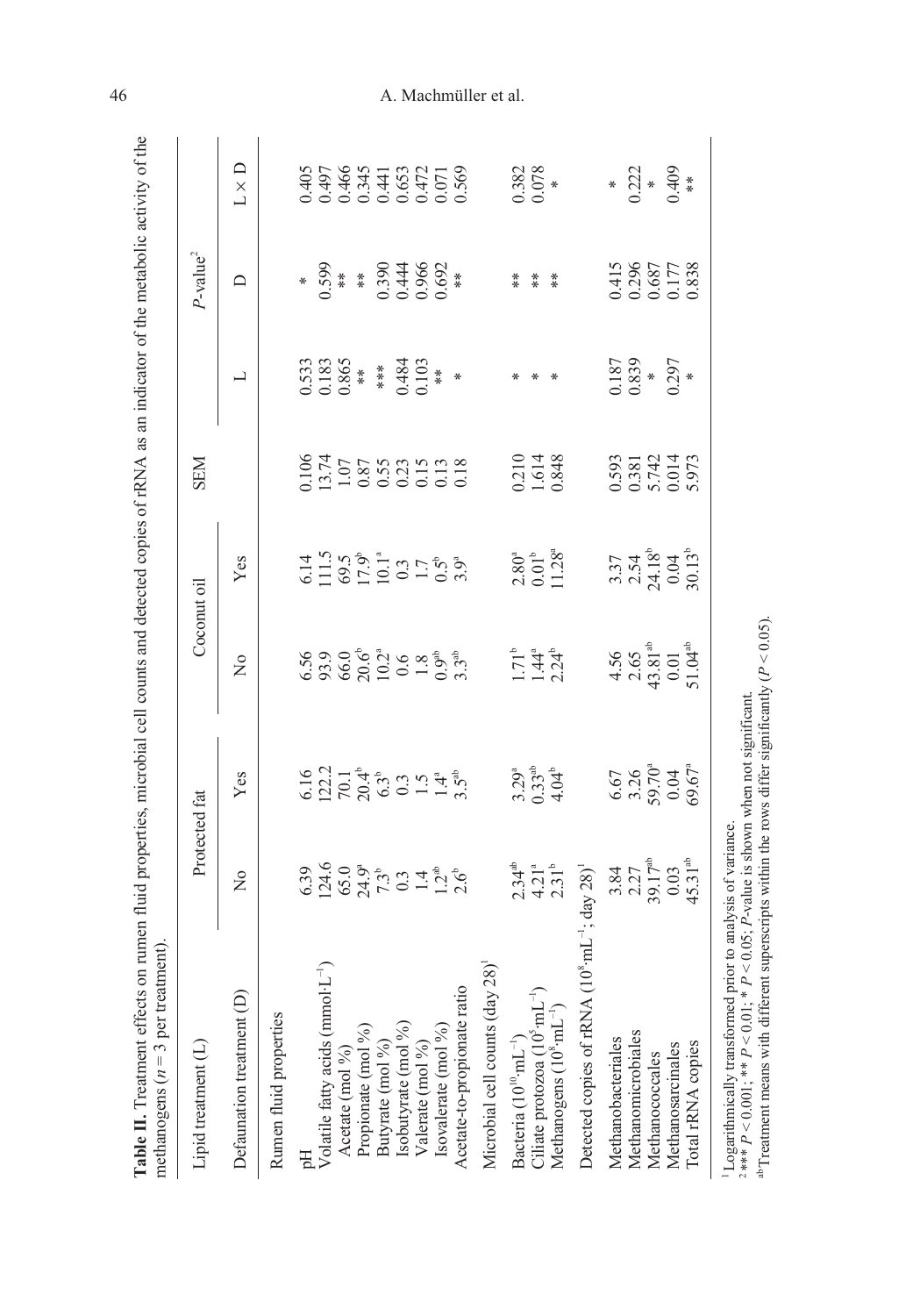which also resulted in a reduced  $(P < 0.01)$ acetate-to-propionate ratio. At the second date of controlling the success of the defaunation treatment, i.e. day 11 of the third and fourth experimental periods, no ciliate protozoa were found in the rumen fluid samples of the animals but on day 28 two out of the three sheep had ciliate protozoa again. Coconut oil reduced  $(P < 0.05)$ the average cell concentration of bacteria and ciliate protozoa in the rumen. The defaunation treatment enhanced  $(P < 0.01)$ the cell concentration of bacteria and methanogens and reduced  $(P < 0.01)$  the cell concentration of ciliate protozoa by 96% on average. Treatment interaction  $(P < 0.05)$  occurred in methanogenic cell counts since coconut oil increased the cell concentration of methanogens only when the animals underwent the defaunation treatment. Table II also gives the results on the detected fluorescence signals of labelled 16S rRNA copies in rumen fluid when using the methanogen order-specific oligonucleotide probes. Independent from any experimental treatment, fluorescence signals of rRNA were the most frequent for Methanococcales. Fluorescence signal densities of rRNA of Methanosarcinales were the lowest and those of rRNA of Methanobacteriales and Methanomicrobiales were intermediate. The coconut oil diet reduced  $(P<0.05)$  the density of rRNA copies of Methanococcales and an interaction  $(P < 0.05)$  was found for rRNA fluorescence signals of Methanobacteriales and Methanococcales. A significant reduction in the signal density of these methanogen orders was found only when the defaunation treatment was conducted and the coconut oil diet was fed. This was also true for the total signals of labelled rRNA copies detected  $(P < 0.01)$ . The defaunation treatment alone did not significantly affect the rRNA fluorescence signal density of the individual rumen methanogenic orders.

Concerning the total tract nutrient digestibility, no significant effects of lipid treatment were recorded (Tab. III) as was also true for the nitrogen balance (data not shown). The defaunation treatment depressed  $(P < 0.05)$  ADF digestibility, but had no significant effects on the digestion of other nutrients and on N balance. Changing the lipid source from rumen-protected fat to coconut oil increased  $(P < 0.05)$  the energy expenditure. Other sources of energy loss and energy retention were not significantly affected by the type of lipid used except for the loss of energy due to the methane formation which was reduced by 15% on average  $(P < 0.1)$ . There were no significant treatment effects on the calculated efficiencies of the utilisation of metabolisable energy.

Feeding the coconut oil diet increased CO<sub>2</sub> release ( $P < 0.01$ ) and O<sub>2</sub> consumption  $(P < 0.1)$  of the animals, and the respiratory quotient was not altered (Tab. IV). In contrast, the defaunation treatment increased  $(P < 0.01)$  the respiratory quotient. Compared with the rumen-protected diet, the coconut oil diet reduced daily methane release when related to live weight, digested OM and digested NDF  $(P < 0.01)$ , and consumed gross energy ( $P < 0.1$ ). The methane emission of the animals was not affected by the defaunation treatment.

### 4. DISCUSSION

### 4.1. Defaunation treatment

For defaunation, nonyl phenol ethoxylate was administered into the rumen of the animals according to the procedure described by Kreuzer and Kirchgessner [9] as well as Veira and Ivan [21]. Compared with other defaunation agents, this compound does not appear to be harmful to the animals [22]. In the present study, no adverse effects of the treatment, even when repeated, were observed. However, the success in defaunation of the sheep was only partial. At the end of the experimental periods 3 and 4 (day 28), some of the sheep had ciliate protozoa again. Nevertheless, the average number of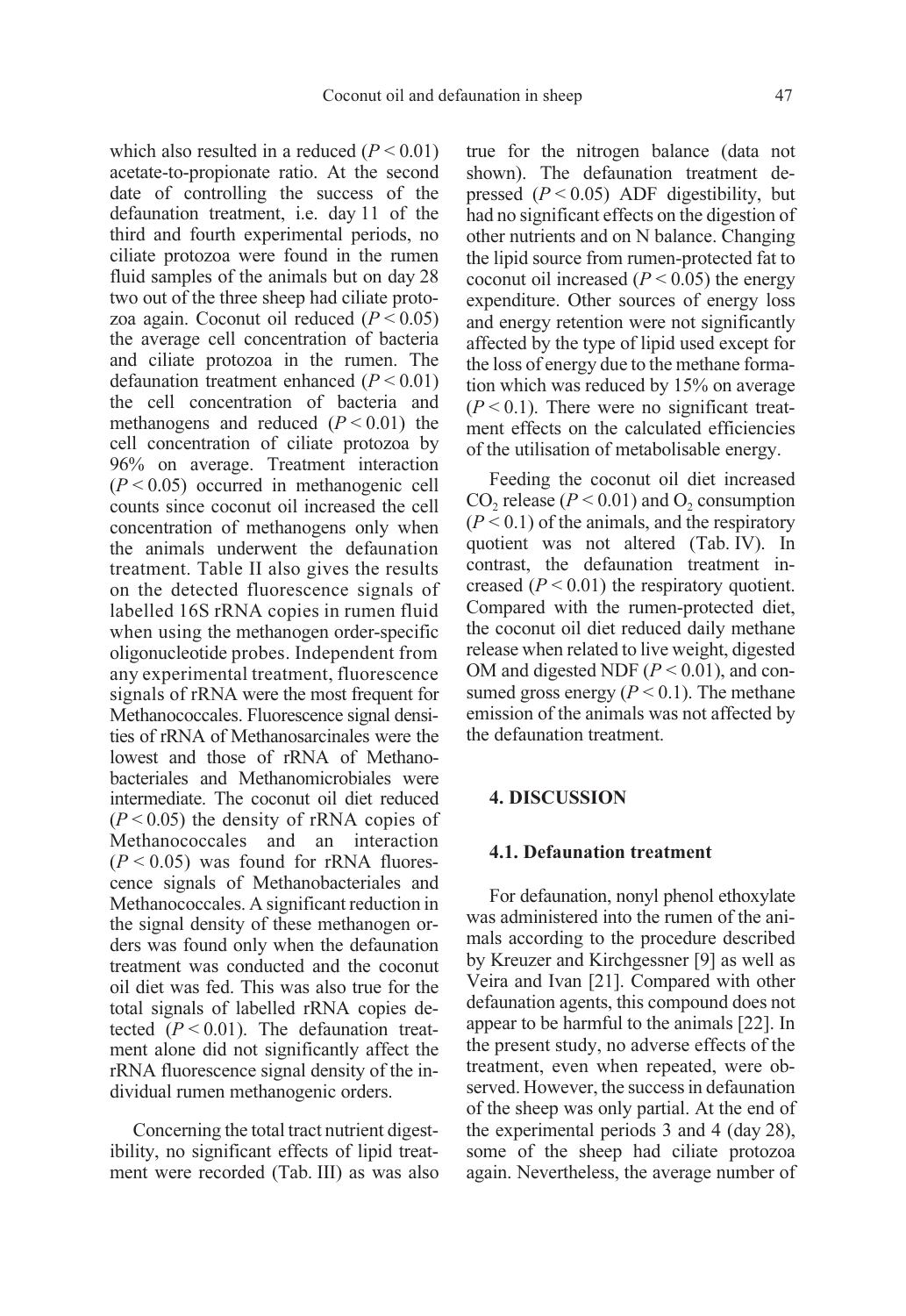| <b>Table III</b> . Treatment effects on the apparent digestibilities of the nutrients, balance and utilisation of energy $(n = 3$ per treatment). |                                |                                      |                                                |                                         |                                   |                                  |                                  |                                  |
|---------------------------------------------------------------------------------------------------------------------------------------------------|--------------------------------|--------------------------------------|------------------------------------------------|-----------------------------------------|-----------------------------------|----------------------------------|----------------------------------|----------------------------------|
| Lipid treatment (L)                                                                                                                               | Protected fat                  |                                      |                                                | Coconut oil                             | <b>NEN</b>                        |                                  | $P$ -value <sup>1</sup>          |                                  |
| Defaunation treatment (D)                                                                                                                         | $\frac{1}{2}$                  | Yes                                  | $\frac{1}{2}$                                  | Yes                                     |                                   | 凵                                | $\Box$                           | $L \times D$                     |
| Total tract nutrient digestibility rate                                                                                                           |                                |                                      |                                                |                                         |                                   |                                  |                                  |                                  |
| Organic matter                                                                                                                                    |                                |                                      |                                                |                                         |                                   |                                  |                                  |                                  |
| Crude protein                                                                                                                                     | 0.749<br>0.804<br>0.722        | 0.727<br>0.796<br>0.677              | 0.762<br>0.802<br>0.789                        | 0.752<br>0.801<br>0.729                 |                                   | 0.221<br>0.942<br>0.267          | 0.296<br>0.756<br>0.325          |                                  |
| Ether extract                                                                                                                                     |                                |                                      |                                                |                                         | 0.0139<br>0.0131<br>0.0488        |                                  |                                  | 0.705<br>0.816<br>0.876          |
| Cell wall constituents                                                                                                                            |                                |                                      |                                                |                                         |                                   |                                  |                                  |                                  |
| Neutral detergent fibre                                                                                                                           | 0.504<br>0.505<br>0.925        | 0.465<br>0.460<br>0.913              | 0.525<br>0.526<br>0.929                        | 0.531<br>0.457<br>0.920                 | 0.0236<br>0.0126<br>0.0053        | 0.115<br>0.702<br>0.360          | $0.507$<br>$* 0.102$             | 0.379<br>0.599<br>0.808          |
| Acid detergent fibre                                                                                                                              |                                |                                      |                                                |                                         |                                   |                                  |                                  |                                  |
| Non-NDF carbohydrates                                                                                                                             |                                |                                      |                                                |                                         |                                   |                                  |                                  |                                  |
| Energy balance (MJ·d <sup>-1</sup> )                                                                                                              |                                |                                      |                                                |                                         |                                   |                                  |                                  |                                  |
| Energy intake (GE)<br>Energy loss                                                                                                                 | 21.62                          | 22.19                                | 21.38                                          | 21.86                                   | 0.367                             |                                  |                                  |                                  |
| Faeces                                                                                                                                            |                                |                                      |                                                |                                         |                                   |                                  |                                  |                                  |
| Urine                                                                                                                                             | 5.87<br>1.04<br>10.84<br>10.84 | 6.53<br>1.29<br>1.02<br>1.35<br>2.35 | $5.17$<br>$1.18$<br>$1.49$<br>$1.49$<br>$1.49$ | $5.89$<br>$-1.52$<br>$-1.51$<br>$-1.51$ | 0.426<br>0.160<br>0.0226<br>0.460 | 0.275<br>0.855<br>0.055<br>0.747 | 0.258<br>0.624<br>0.519<br>0.545 | 0.775<br>0.332<br>0.886<br>0.517 |
| Methane                                                                                                                                           |                                |                                      |                                                |                                         |                                   |                                  |                                  |                                  |
| Energy expenditure                                                                                                                                |                                |                                      |                                                |                                         |                                   |                                  |                                  |                                  |
| Energy retention                                                                                                                                  |                                |                                      |                                                |                                         |                                   |                                  |                                  |                                  |
| Efficiency of ME utilisation                                                                                                                      |                                |                                      |                                                |                                         |                                   |                                  |                                  |                                  |
| Total (RE·ME <sup>-1</sup> )                                                                                                                      |                                |                                      |                                                |                                         |                                   |                                  |                                  |                                  |
| Maintenance $(k_m)$                                                                                                                               | 0.213<br>0.727<br>0.526        | 0.173<br>0.713<br>0.465              | 0.179<br>0.731<br>0.445                        | 0.179<br>0.729<br>0.435                 | 0.0289<br>0.0071<br>0.0524        | 0.659<br>0.208<br>0.326          | 0.516<br>0.319<br>0.526          | 0.513<br>0.458<br>0.644          |
| Growth $(k_f)$                                                                                                                                    |                                |                                      |                                                |                                         |                                   |                                  |                                  |                                  |
| <sup>1***</sup> $P$ < 0.001; ** $P$ < 0.01; * $P$ < 0.05; $P$ -value is shown when not significant.                                               |                                |                                      |                                                |                                         |                                   |                                  |                                  |                                  |

 $P < 0.001$ ; \*\*  $P < 0.01$ ; \*  $P < 0.05;$ P-value is shown when not significant. GE: gross energy; ME: metabolisable energy; RE: energy retention.

# 48 A. Machmüller et al.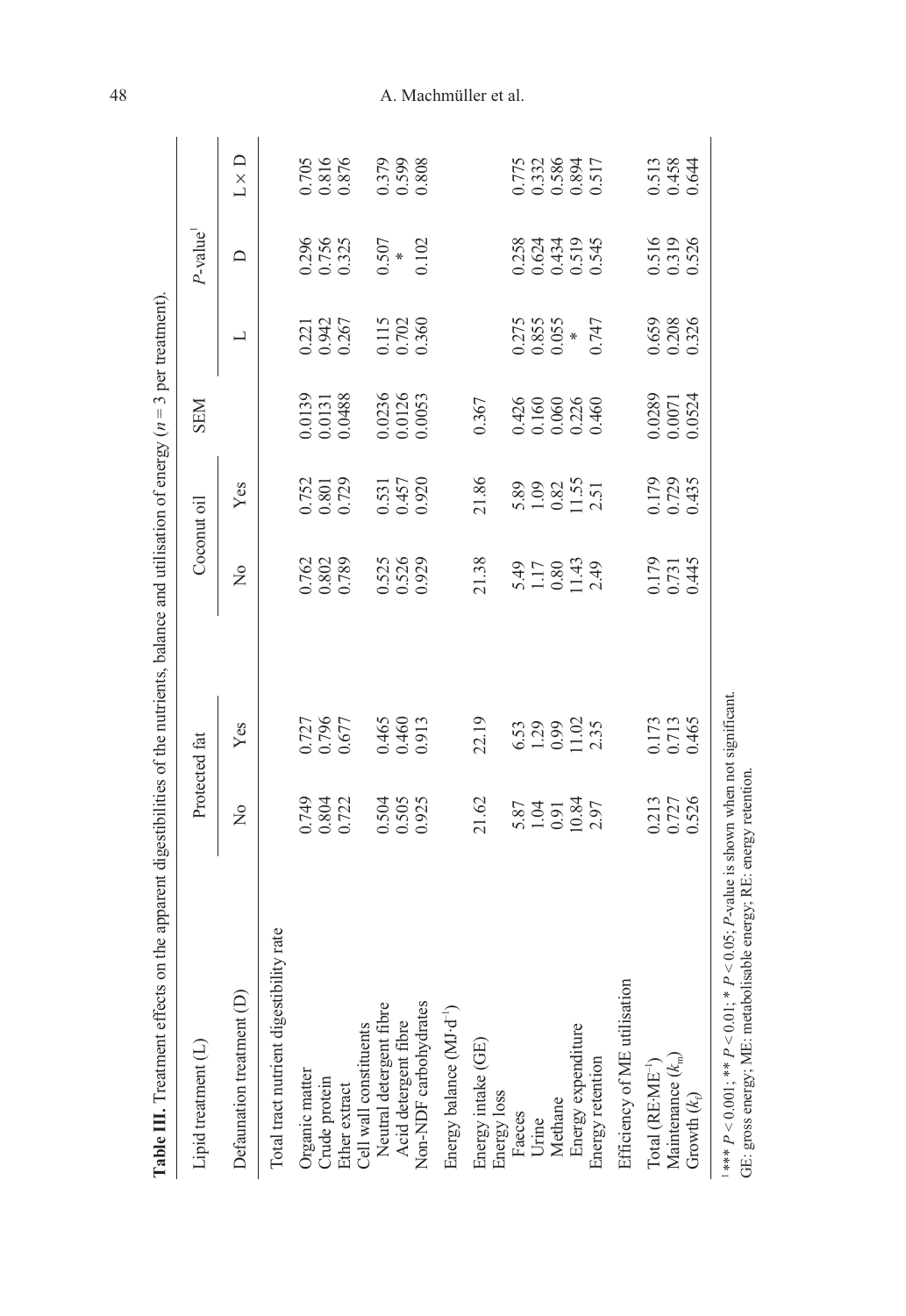| Lipid treatment $(L)$                                                                                                                 | Protected fat                 |                              | Coconut oil                  |                                  | <b>SEM</b>                    |                            | $P$ -value <sup>1</sup>          |                                  |
|---------------------------------------------------------------------------------------------------------------------------------------|-------------------------------|------------------------------|------------------------------|----------------------------------|-------------------------------|----------------------------|----------------------------------|----------------------------------|
| Defaunation treatment (D)                                                                                                             | N <sub>0</sub>                | Yes                          | No                           | Yes                              |                               | L                          | D                                | $L \times$<br>D                  |
| Exchange of $O_2$ , and $CO_2$                                                                                                        |                               |                              |                              |                                  |                               |                            |                                  |                                  |
| O, intake $(L \cdot d^{-1})$<br>$CO$ , production $(L \cdot d^{-1})$<br>Respiratory quotient $(CO2/O2)$                               | 534<br>$474^{\rm b}$<br>0.887 | 540<br>$492^{ab}$<br>0.914   | 561<br>$498^{ab}$<br>0.889   | 565<br>511 <sup>a</sup><br>0.906 | 11.7<br>7.6<br>0.0077         | 0.067<br>**<br>0.702       | 0.707<br>0.080<br>**             | 0.943<br>0.720<br>0.543          |
| Daily methane release                                                                                                                 |                               |                              |                              |                                  |                               |                            |                                  |                                  |
| $mL \cdot kg^{-1}$ live weight<br>$L \cdot kg^{-1}$ digested OM<br>$L$ ·kg <sup>-1</sup> digested NDF<br>$kJ \cdot MJ^{-1}$ GE intake | 307<br>29.9<br>137.6<br>42.6  | 336<br>32.7<br>159.6<br>45.0 | 264<br>25.8<br>114.0<br>37.8 | 269<br>26.1<br>108.9<br>37.4     | 20.6<br>2.04<br>12.23<br>3.07 | **<br>$***$<br>**<br>0.090 | 0.435<br>0.473<br>0.515<br>0.769 | 0.582<br>0.554<br>0.311<br>0.660 |

**Table IV.** Treatment effects on the gaseous exchange ( $n = 3$  per treatment).

<sup>1</sup>\*\*\*  $P < 0.001$ ; \*\*  $P < 0.01$ ; \*  $P < 0.05$ ;  $P$ -value is shown when not significant.

<sup>ab</sup> Treatment means with different superscripts within the rows differ significantly ( $P < 0.05$ ).

OM: organic matter; GE: gross energy.

ciliate protozoa counted was only 4% compared with the number found in the faunated and refaunated status of the animals. Furthermore, data from Veira and Ivan [21] showed that a partial defaunation has almost the same effect as a complete defaunation.

In the present study, the defaunation treatment resulted in a reduced rumen pH, an increase in bacteria concentration in the rumen fluid and a depression in total tract degradation of ADF. This is consistent with the results of other defaunation experiments as reviewed by Jouany et al. [22]. As in the defaunation experiment of Itabashi et al. [23], no significant effect in the overall balance of nitrogen or energy occurred. The observed shift in the molar proportion of VFA, with increased acetate and reduced propionate proportions, was inconsistent with the bibliographic data [22]. However, Jouany et al. [22] commented that modifications by defaunation are not always systematic and, therefore, the results will vary between experiments. Concerning the propionate proportion, the sampling day could be a decisive factor as was shown by Demeyer et al. [24].

In reviews, defaunation is always mentioned as a method to reduce methane emission from ruminants with quoted ranges from 20 to 50% of depression [e.g., 25–27]. However, there is only little in vivo data supporting this assumption [28]. In the literature, six experiments were found, giving data on the methane release of faunated and defaunated animals measured with respiratory chambers [23, 29–33]. These experiments demonstrated that defaunation not necessarily results in a decreased methane emission. Whitelaw et al. [33], feeding a pelleted concentrate mixture, observed a significant reduction in total tract methane release by 50%. In the study of Itabashi et al. [23] a significant reduction (by 22%) was found, but only when using a hay-concentrate diet and not when feeding hay exclusively. Chandramoni et al. [29] showed that the supplementation of a diet (concentrate: roughage ratio of 70:30) with molasses could prevent any methane-suppressing effect of defaunation which otherwise was found to account for 30%. In other studies, using diets with a concentrate proportion below 35% [30, 32] or employing semisynthetic diets [31], no significant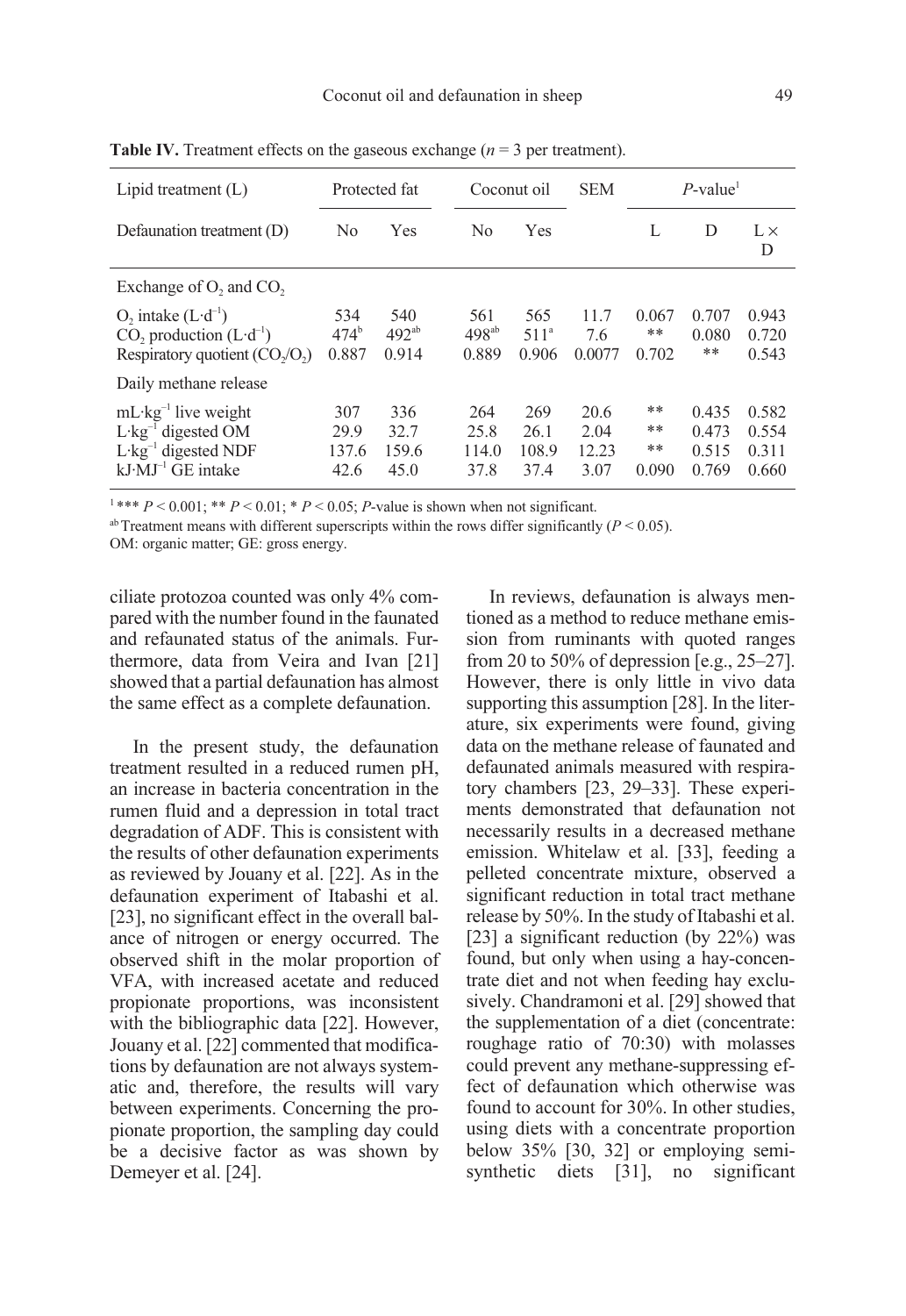methane-suppressing effect of defaunation was observed. Therefore, diet composition seems to have a great influence on the expression of an effect of defaunation on methane production.

Ushida et al. [34] quoted an in vitro experiment using a hay and a hay-concentrate diet where defaunation non-significantly increased methane production by 6% with the hay diet and significantly decreased methane production by 30% with the hay-concentrate diet. With the hay diet the methanogen number was the same in the faunated and defaunated status. Only when the hay-concentrate diet was used the number of methanogens was depressed by defaunation. It is suggested [35] that the contribution of the ciliate protozoa to ruminal methanogenesis is only important – i.e. defaunation will suppress methane production – when the population of ciliate protozoa in the faunated status is sizeable and this will be determined by the diet type. According to Itabashi et al. [23] and Ushida et al. [35] comparing different types of diets, the experimental diets used in the present study supported a relatively small ciliate protozoa population.

Stumm et al. [5] concluded from their data that the rate of the ectosymbiotic association of methanogens with rumen ciliate protozoa is correlated with the relative contribution of the rumen ciliate protozoa to overall hydrogen production in the rumen. Therefore, a reduced rate of association may reflect that the overall ruminal hydrogen production is high and/or that hydrogen-producing bacteria become more important as the hydrogen source for the rumen methanogens. Accordingly, Morvan et al. [36] described a high correlation between the number of methanogens and the number of cellulolytic bacteria. In the present study, where methanogen density even increased with the defaunation treatment, it was assumed that the interspecies hydrogen transfer between ciliate protozoa and methanogens did not play an important role in ruminal methanogenesis.

Different microbe-microbe interactions may also explain the contradictory observations in the in vitro study of Dohme et al. [7] using almost the same diet composition and defaunation treatment as in the present study. Dohme et al. [7] observed a significant depression in methane production by 61% when defaunating rumen fluid. However, on the contrary to the present study, in the in vitro study the defaunation treatment did not result in a compensatory increase of bacteria number but even significantly depressed bacteria number and the calculated daily hydrogen production.

### 4.2. Coconut oil treatment

The methane-suppressing effect of coconut oil found in the present study verified the in vitro and in vivo observations achieved with relatively similar diet types [7, 37]. Nevertheless, the extent of the difference between the respective coconut oil and protected fat diets varied between the studies. In vitro [7], the replacement of 54  $g$ ·kg<sup>-1</sup> DM of a rumen-protected fat with coconut oil resulted in a depression of 48% in methane production. With growing lambs [37], this replacement depressed total tract methane release per kg live weight by 23% and in the present experiment the average extent of depression was 14%. One reason for these differences might be the fact that the in vitro study reflected only the effects on ruminal methanogenesis whereas in vivo the effect on total tract methanogenesis was measured. Hindgut methanogenesis amounts to 11% of total tract methane production on average [38]. Additionally, on the contrary to the in vivo diets, the in vitro diets were not supplemented with a mineral-vitamin premix. The importance of mineral supply, especially of calcium, for reducing the methane-suppressing effect of lauric acid (predominant fatty acid in coconut oil) is known [39].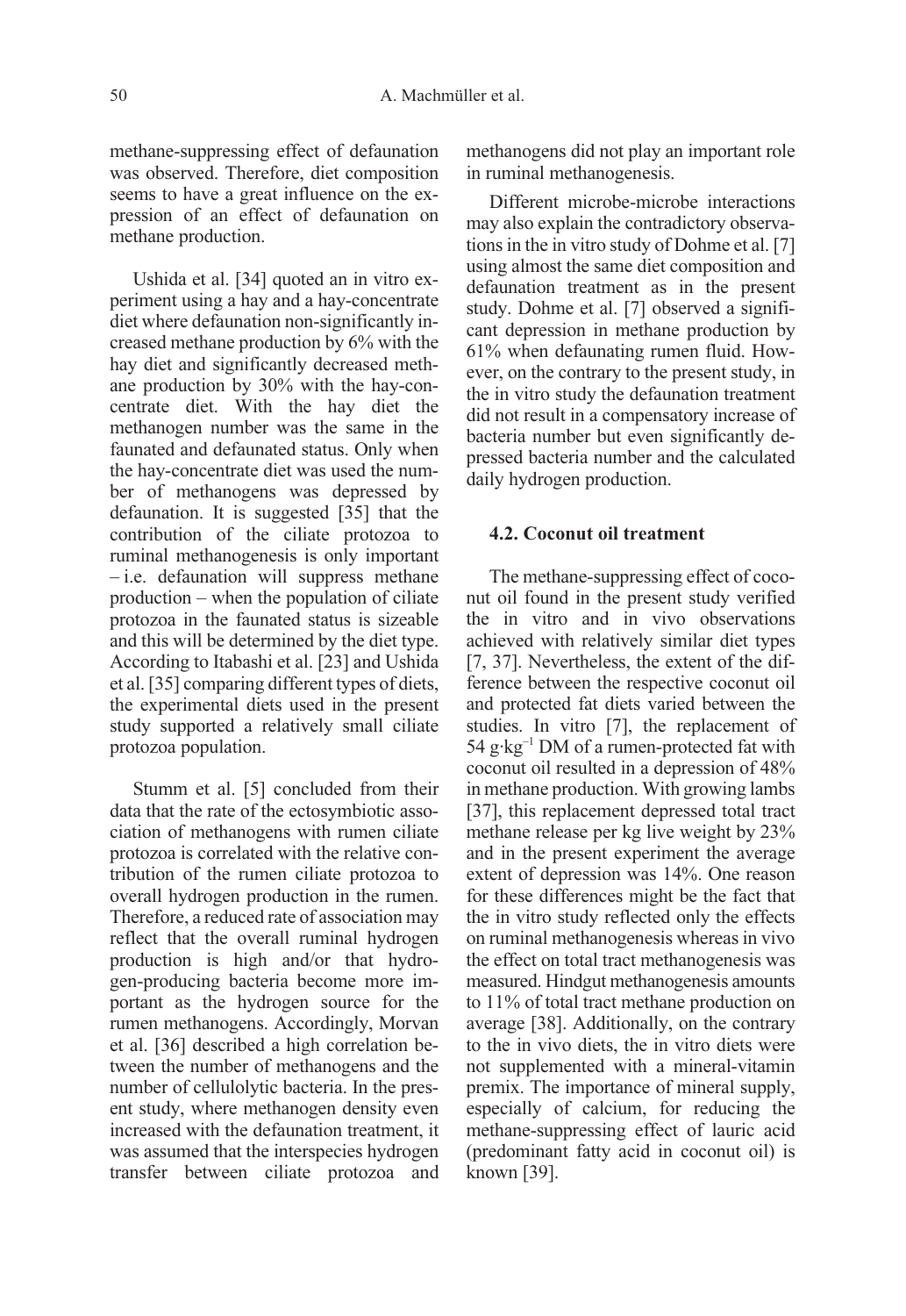Overall, in the present experiment, the coconut oil treatment depressed rumen bacteria and ciliate protozoa which was consistent with the in vitro experiment of Dohme et al. [7]. However, differently to the in vitro study, the methane-suppressing effect of coconut oil occurring in the present experiment could not clearly be attributed to a direct depression of the methanogens. It is not quite clear whether the different methods used to count the methanogens, culture-based enumeration vs. FISH, had an influence on the results. Culture-based enumeration has limitations [40] because not all rumen microbes can be cultured. In the present study, the reduced methane production with coconut oil at unchanged methanogenic cell concentrations in the rumen fluid (animals in faunated and refaunated status) suggested an effect on the metabolism of the methanogens meaning a lower methane production rate per single methanogenic cell. However, this statement is based on methanogen concentrations within the rumen rather than on total tract methanogen numbers, and the concentration of methanogens could vary widely in vivo depending on the postprandial sampling time and sampling site within the rumen [41].

Generally, regarding all data on rumen fermentation in the present study, especially those on rumen microbial counts, part of the methane-suppressing effect of the coconut oil can probably be attributed to a depressed rumen fermentation, i.e. a shortage in available hydrogen. This was not obvious from total tract nutrient digestibility, since a certain shift of nutrient degradation to the lower gut is known to take place when feeding coconut oil [42].

Although energy expenditure was higher with the coconut oil diet, there were no significant differences in energy utilisation and energy retention between the two diet types because of a compensation by the reduced energy loss via methane. The difference in the energy expenditure was presumably caused by the different kinds of lipids used, since a triglyceride was supplied with coconut oil and fat non-esterified hydrogenated palm oil fatty acids were provided with the rumen-protected.

# 4.3. Interactions between defaunation and coconut oil treatment

In the present study, few significant interactions occurred showing that the effects of coconut oil feeding are not predominantly mediated by the simultaneously observed inhibition of the rumen ciliate protozoa. This is particularly true for methane since coconut oil reduced total tract methane release in animals with normal and suppressed fauna. These results verified the in vitro data obtained at the level of rumen fermentation [7] and was also shown for the methane-suppressing effect of polyunsaturated fatty acids [43].

Concerning the methane-producing microbes, the present data revealed an unexpected interaction. Although the overall total tract methane release of the animals was reduced with coconut oil independent of the defaunation treatment, the animals had the highest densities of methanogen cells in the rumen fluid when fed coconut oil and subjected to the defaunation treatment. With this treatment, the methanogen concentration was four times the average value of the other treatment groups. An analytical error concerning the methanogens symbiotically associated with ciliate protozoa could be ruled out since it was verified that the enumeration technique by FISH destroyed all ciliate protozoa. As stated earlier, in vivo, it is of limited accuracy to conclude from rumen microbial concentration on total rumen microbial population since the rumen fluid volume could vary. Depending on diet type, the postprandial evolution of the rumen methanogen concentration could vary widely [41] thus reflecting the different concentrations of dissolved hydrogen in the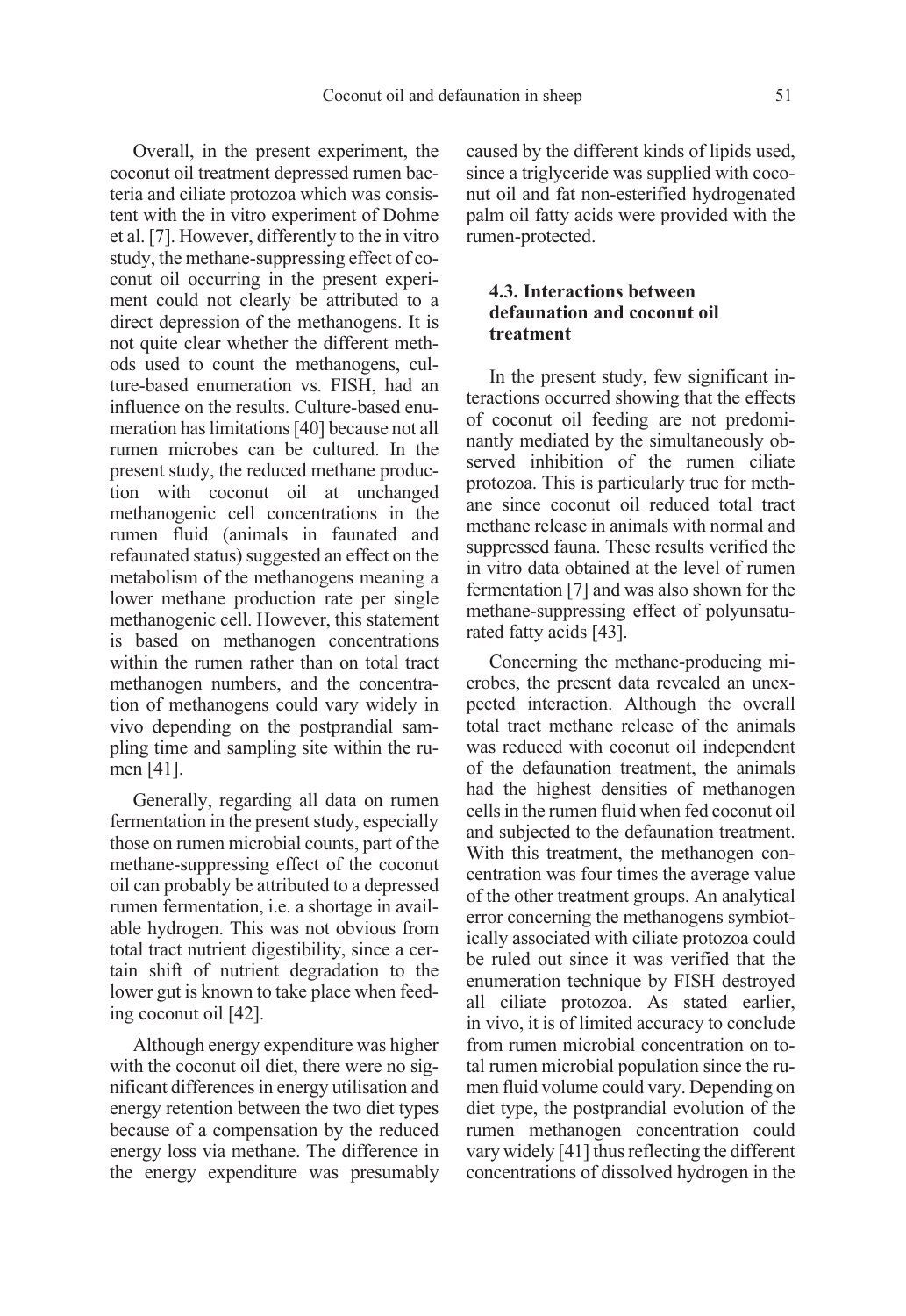rumen fluid at various stages of feed degradation. However, in the present study, data on water intake of the sheep suggest that the total rumen methanogen population was even more increased by the defaunation treatment as already obvious from counts per mL rumen fluid. For sheep, Broudiscou et al. [44] found that defaunation could significantly increase the rumen fluid volume by  $26%$ .

For the present experiment and different from feeding coconut oil to the faunated and refaunated animals, it is hypothesised that coconut oil in combination with the defaunation treatment significantly affected the rate of methane production per methanogenic cell. This shift could either have been caused by a depressed metabolism of every methanogenic microbe, independent of species, or by an altered composition of the methanogenic community, or both. The data of Dohme et al. [10] and Ushida et al. [34] suggest that the methane production per methanogenic cell could be affected by coconut oil treatment and defaunation. However, in these in vitro experiments the metabolism of the single methanogenic cells seemed to have been enhanced with both treatments whereas in the present in vivo study the opposite took place.

Evidence for a depressed rate of methane production per methanogenic cell with coconut oil is given by the results on the rRNA copies detected when using the order-specific oligonucleotide probes. Although whole cell counting was not possible, the number of rRNA copies gave insight into the metabolic activity of the different groups of methanogens as discussed by Binelli et al. [45]. In contrast to the enumeration of total methanogenic cells showing a significant increase with coconut oil in combination with the defaunation treatment, the coconut oil treatment seems to have significantly inhibited the metabolic activity of Methanobacteriales and Methanococcales at the same time. Therefore, the reduced metabolic activity of these two methanogenic orders might explain the methane-suppressing effect of coconut oil in the defaunated animals.

The occurrence of an alteration of the composition of the rumen methanogenic community due to coconut oil and defaunation treatment is supported by several observations described in the literature. The species of the four methanogenic orders in the rumen vary widely in their cell wall structure and chemistry [46]. The cell wall determines the sensitivity of microbes to certain agents, including the fatty acids. Medium-chain fatty acids have been shown to inhibit the growth of Methanobrevibacter ruminantium, a species belonging to the Methanobacteriales [47], but up to now there are no bibliographic references regarding its effects on other methanogenic species.

There is evidence that the different phylogenetically defined groups of rumen methanogens are not equivalently associated with ciliate protozoa [8]. Sharp et al. [8] showed that, in the bovine rumen, representatives of the Methanobacteriaceae family are the most abundant methanogens associated with ciliate protozoa. In the absence of protozoa, their proportion of the total rumen methanogenic population will decrease for the benefit of Methanomicrobiales which seems to be an essentially free-living methanogenic group. From this increase in the proportion of Methanomicrobiales it can be supposed that perhaps especially methanogens of this order are among the microbes engulfed by ciliate protozoa since the ingestion of microbes by ciliate protozoa is non-random [48]. Tokura et al. [49] presumed that the free-living and ciliate-associated methanogens are different in their physiological characteristics and that, among the ciliate-associated methanogens, the endosymbiotic strains may also have different characteristics than those that adhere externally. A quick reaction in attaching and detaching to the cell surface of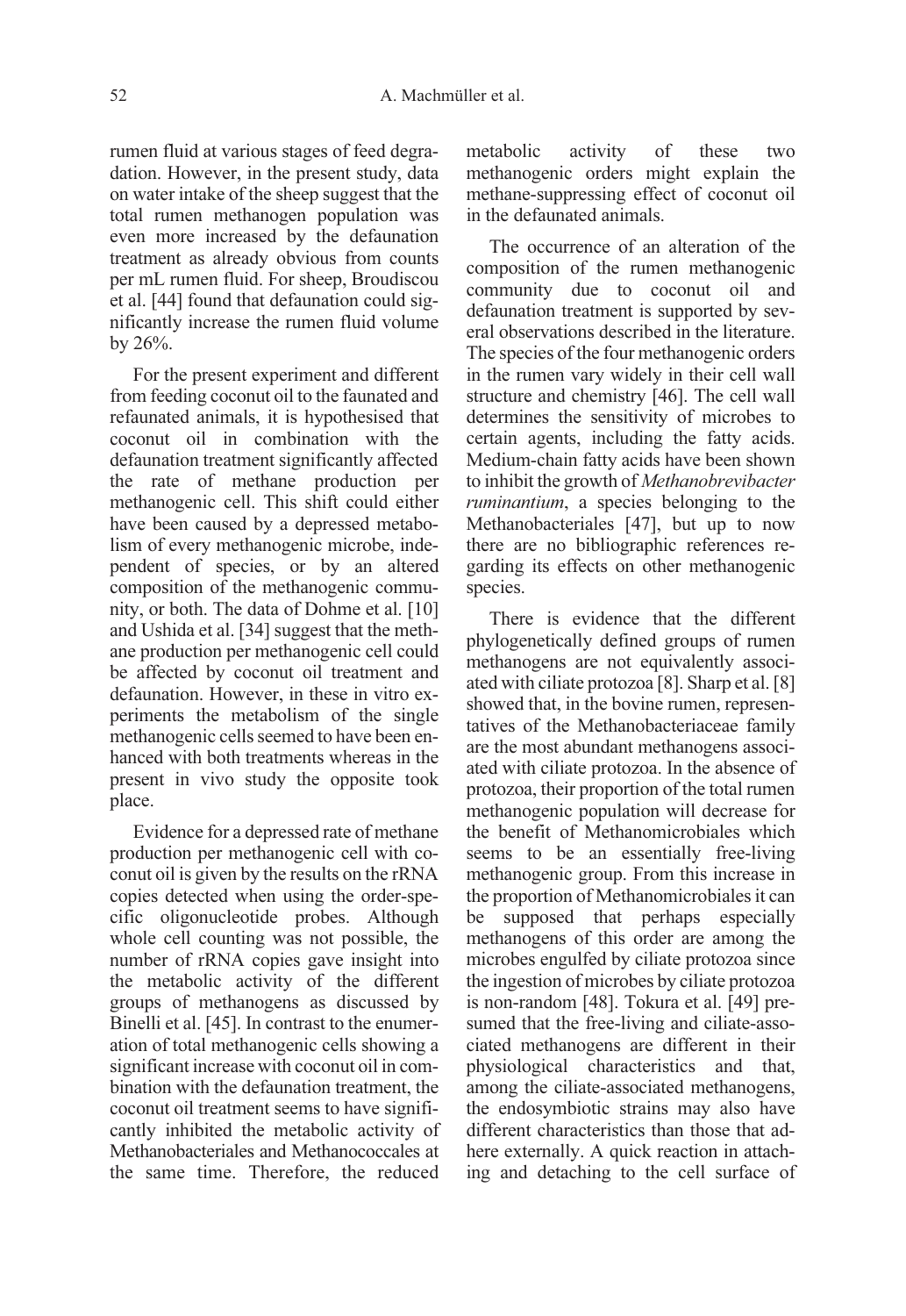ciliate protozoa, which was shown by Tokura et al. [49], probably requires a certain mobility of the methanogens involved and it is known that the mobility differs among the methanogenic species [50]. Since in the present study the coconut oil treatment appears to have inhibited the metabolic activity of Methanobacteriales and Methanococcales only in combination with the defaunation treatment it is assumed that in the ovine rumen, representatives of these orders are perhaps those preferentially endosymbiotically associated with ciliate protozoa.

# 5. CONCLUSIONS AND IMPLICATIONS

The present study once more confirmed the methane-suppressing effect of coconut oil, independent of the protozoal status. As a general conclusion, the present data illustrate that a depression of the concentration of ciliate protozoa or methanogens in rumen fluid cannot be used as a reliable indicator for the success of a methane-suppressing method in vivo. It seems that the methane-suppressing effect of coconut oil will change the metabolic activity and/or the composition of the rumen methanogenic population. Further research on the metabolism, growth rate and efficiency of methane production of the rumen methanogens under different treatments and with different ruminant species is required.

### ACKNOWLEDGEMENTS

The authors would like to thank B. Jörg for technical assistance and A.A. Danilo and B.J. Sliwinski for their help in taking care of the sheep.

### **REFERENCES**

[1] Blaxter KL, Czerkawski J. Modifications of the methane production of the sheep by supplementation of its diet. J Sci Food Agric 1966, 17: 417–421.

- [2] Machmüller A, Kreuzer M. Methane suppression by coconut oil and associated effects on nutrient and energy balance in sheep. Can J Anim Sci 1999, 79: 65–72.
- [3] Vogels GD, Hoppe WF, Stumm CK. Association of methanogenic bacteria with rumen ciliates. Appl Environ Microbiol 1980, 40: 608–612.
- [4] Finlay BJ, Esteban G, Clarke KJ, Williams AG, Embley TM, Hirt RP. Some rumen ciliates have endosymbiotic methanogens. FEMS Microbiol Lett 1994, 117: 157–162.
- [5] Stumm CK, Gijzen HJ, Vogels GD. Association of methanogenic bacteria with ovine rumen ciliates. Br J Nutr 1982, 47: 95–98.
- [6] Newbold CJ, Lassalas B, Jouany JP. The importance of methanogens associated with ciliate protozoa in ruminal methane production in vitro. Lett Appl Microbiol 1995, 21: 230–234.
- [7] Dohme F, Machmüller A, Estermann BL, Pfister P, Wasserfallen A, Kreuzer M. The role of the rumen ciliate protozoa for methane suppression caused by coconut oil. Lett Appl Microbiol 1999, 29: 187–192.
- [8] Sharp R, Ziemer CJ, Stern MD, Stahl DA. Taxon-specific associations between protozoal and methanogen populations in the rumen and a model rumen system. FEMS Microbiol Ecol 1998, 26: 71–78.
- [9] Kreuzer M, Kirchgessner M. Die Bedeutung der Protozoen im Pansen von Hammeln für Verdaulichkeit, N-Bilanz und N-Fraktionen in Kot und Harn bei unterschiedlichen Gehalten und Arten von Stärke in der Ration. J Anim Physiol Anim Nutr 1986, 56: 217–231.
- [10] Dohme F, Machmüller A, Wasserfallen A, Kreuzer M. Comparative efficiency of various fats rich in medium-chain fatty acids to suppress ruminal methanogenesis as measured with RUSITEC. Can J Anim Sci 2000, 80: 473–482.
- [11] RAP. Fütterungsempfehlungen und Nährwerttabellen für Wiederkäuer. Landwirtschaftliche Lehrmittelzentrale, Zollikofen. 1999.
- [12] Naumann K, Bassler R. Methodenbuch, Band III, Die chemische Untersuchung von Futtermitteln. VDLUFA-Verlag, Darmstadt. 1997.
- [13] Van Soest PJ, Robertson JB, Lewis BA. Methods for dietary fiber, neutral detergent fiber, and nonstarch polysaccharides in relation to animal nutrition. J Dairy Sci 1991, 74: 3583–3597.
- [14] Hoffmann L, Klein M. Die Abhängigkeit der Harnenergie vom Kohlenstoff- und Stickstoffgehalt im Harn bei Rindern, Schafen,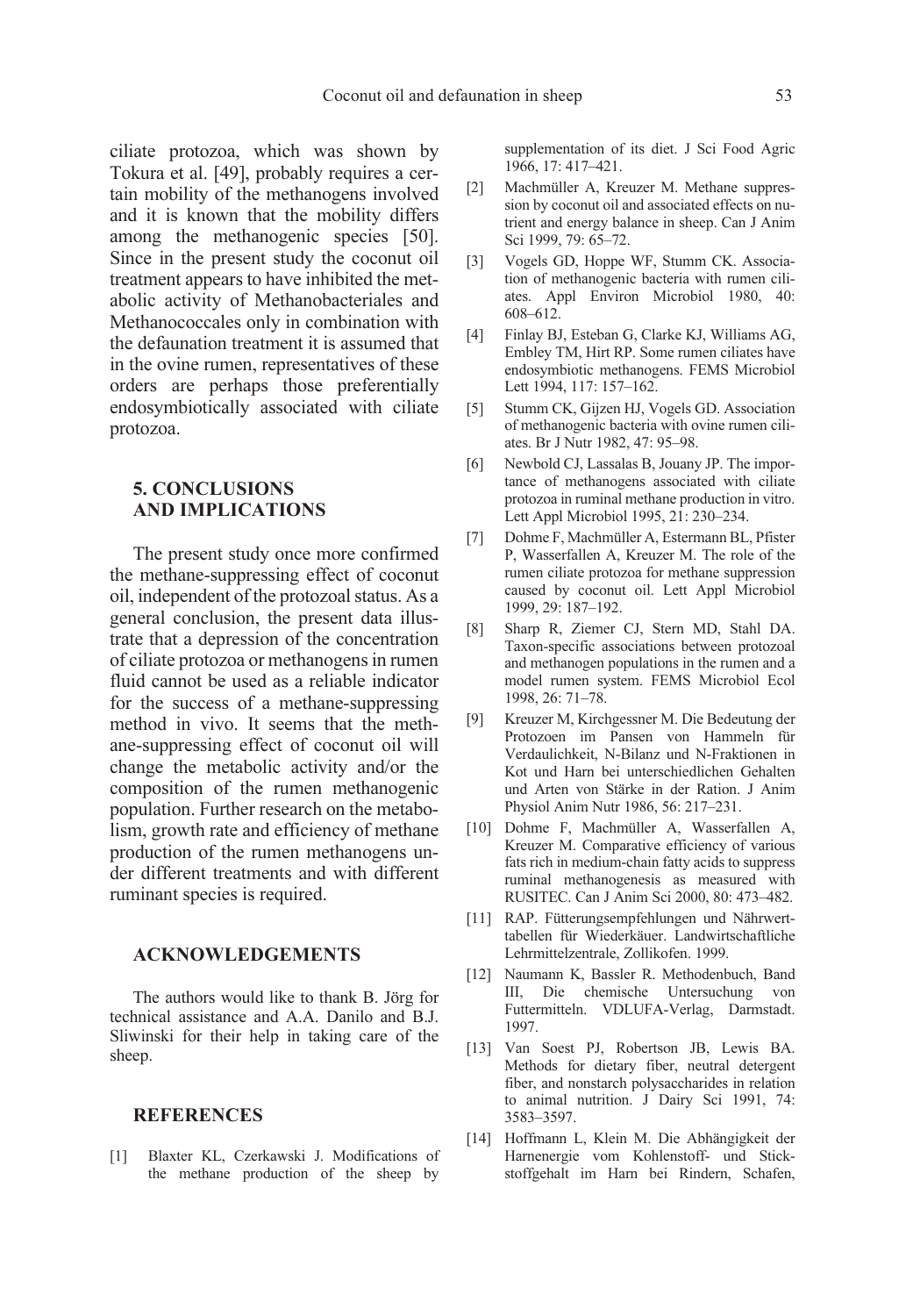Schweinen und Ratten. Arch Tierernähr 1980, 30: 743–750.

- [15] Tangerman A, Nagengast FM. A gas chromatographic analysis of fecal short-chain fatty acids, using the direct injection method. Anal Biochem 1996, 236: 1–8.
- [16] Stahl DA, Amann RI, Poulson LK, Raskin L, Capman WC. Use of fluorescent probes for determinative microscopy of methanogenic archaea. In: Sowers KR, Schreier HJ (Eds), Archaea, a Laboratory Manual, Methanogens. Cold Spring Harbor Laboratory Press, New York. 1995, p 111–121.
- [17] Soliva CR, Hindrichsen IK, Gerig C, Meile L, Kreuzer M, Machmüller A. Effect of a stepwise increase of medium-chain fatty acid supply on ruminal methanogenesis in vitro. In: Takahashi J, Young BA (Eds), Greenhouse Gases and Animal Agriculture, Elsevier Science, Amsterdam, 2002. p 161–165.
- [18] Lin C, Raskin L, Stahl DA. Microbial community structure in gastrointestinal tracts of domestic animal: comparative analyses using rRNA-targeted oligonucleotide probes. FEMS Microbiol Ecol 1997, 22: 281–294.
- [19] Brouwer E. Report of sub-committee on constants and factors. In: Blaxter KL (Ed), Energy Metabolism. Academic Press, London, 1965. p 441–443.
- [20] AFRC. Energy and protein requirements of ruminants. CAB International, Wallingford. 1993.
- [21] Veira DM, Ivan M. Rumen ciliate protozoa: Effects on digestion in the stomach of sheep. J Dairy Sci 1983, 66: 1015–1022.
- [22] Jouany JP, Demeyer DI, Grain J. Effect of defaunating the rumen. Anim Feed Sci Technol 1988, 21: 229–265.
- [23] Itabashi H, Kobayashi T, Matsumoto M. The effects of rumen ciliate protozoa on energy metabolism and some constituents in rumen fluid and blood plasma of goats. Jpn J Zootech Sci 1984, 55: 248–256.
- [24] Demeyer DI, Van Nevel CJ, Van de Voorde G. The effect of defaunation on the growth of lambs fed three urea containing diets. Arch Tierernähr 1982, 32: 595–604.
- [25] Mathison GW, Okine EK, McAllister TA, Dong Y, Galbraith J, Dmytruk OIN. Reducing methane emissions from ruminant animals. J Appl Anim Res 1998, 14: 1–28.
- [26] Moss AR, Jouany JP, Newbold J. Methane production by ruminants: its contribution to global warming. Ann Zootech 2000, 49: 231–253.
- [27] Van Nevel C, Demeyer D. Feed additives and other interventions for decreasing methane emissions. In: Wallace RJ, Chesson A (Eds), Biotechnology in Animal Feeds and Animal Feeding. VCH, Weinheim, 1995. p 329–349.
- [28] Hegarty RS. Reducing rumen methane emissions through elimination of rumen protozoa. Aust J Agric Res 1999, 50: 1321–1327.
- [29] Chandramoni SB, Jadhao CM, Tiwari N, Haque M, Khan MY. Energy metabolism and methane production in faunated and defaunated sheep fed two diets with same concentrate to roughage ratio (70:30) but varying in composition. Asian-Austral J Anim Sci 2001, 14: 1238–1244.
- [30] Eadie JM, Gill JC. The effect of the absence of rumen ciliate protozoa on growing lambs fed on a roughage-concentrate diet. Br J Nutr 1971, 26: 155–167.
- [31] Kreuzer M, Kirchgessner M, Müller HL. Effect of defaunation on the loss of energy in wethers fed different quantities of cellulose and normal or steamflaked maize starch. Anim Feed Sci Technol 1986, 16: 233–241.
- [32] Vermorel M, Jouany JP. Effects of rumen protozoa on energy utilization by wethers of two diets based on ammonia-treated straw supplemented or not with maize. Asian-Austral J Anim Sci 1989, 2: 475–476.
- [33] Whitelaw FG, Eadie JM, Bruce LA, Shand WJ. Methane formation in faunated and ciliate-free cattle and its relationship with rumen volatile fatty acid productions. Br J Nutr 1984, 52: 261–275.
- [34] Ushida K, Tokura M, Takenaka A, Itabashi H. Ciliate protozoa and ruminal methanogenesis. In: Onodera R, Itabashi H, Ushida K, Yano H, Sasaki Y (Eds), Rumen Microbes and Digestive Physiology in Ruminants. Japan Scientific Societies Press, Tokyo, 1997. p 209–220.
- [35] Ushida K, Miyazaki A, Kawashima R. Effect of defaunation on ruminal gas and VFA production in vitro. Jpn J Zootech Sci 1986, 57: 71–77.
- [36] Morvan B, Bonnemoy F, Fonty G, Gouet P. Quantitative determination of  $H_2$ -utilizing acetogenic and sulfate-reducing bacteria and methanogenic archaea from digestive tract of different mammals. Curr Microbiol 1996, 32: 129–133.
- [37] Machmüller A, Ossowski DA, Kreuzer M. Comparative evaluation of the effects of coconut oil, oilseeds and crystalline fat on methane release, digestion and energy balance in lambs. Anim Feed Sci Technol 2000, 85: 41–60.
- [38] Murray RM, Bryant AM, Leng RA. Methane production in the rumen and lower gut of sheep given lucerne chaff: effect of level of intake. Br J Nutr 1978, 39: 337–345.
- [39] Machmüller A, Soliva CR, Kreuzer M. In vitro ruminal methane suppression by lauric acid as influenced by dietary calcium. Can J Anim Sci 2002, 82: 233–239.
- [40] Doré J, Mackie RI. Microbial diversity in gut ecosystem. Reprod Nutr Dev 1997, 5: 15–20.